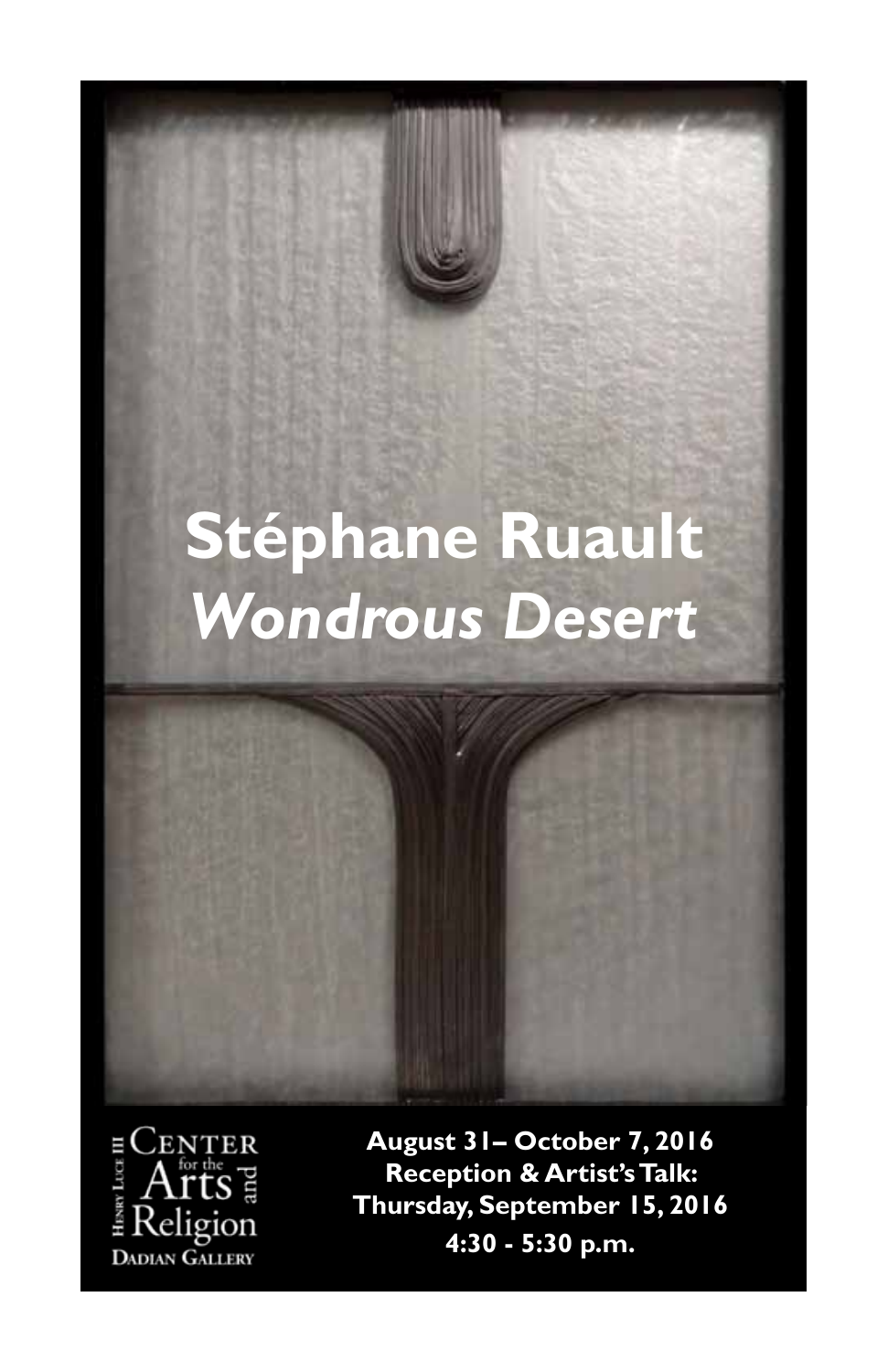# **Artist's Statement**

The more I work, the more I realize how attracted I feel to the domain of sacred art. This does not exclude any tradition, but as a Christian, I am deeply touched by the mystery of incarnation that invites every believer to hold together two contradictory elements along the way to sanctity: the certainty of the Presence of the Divine in the world and inside every human being and, at the same time, its inability to be felt.

"Grace is everywhere" said the 19th century French mystic, Thérèse de l'Enfant Jésus. I try to reach that point of presence where silence is inhabited by the Verb that expresses itself in its own mystery.

### **The Glass work:** *Inversion*

For this exhibition at the Dadian Gallery, I am happy to show a series of "unstained" glass panels called *Inversion*. It was created for an exhibit in Paris whose theme was *Time and Eternity*. Save one piece, which is now part of a private collection in France, the series is shown in its entirety. In order to address the theme, I had felt the need to invert traditional elements; to speak of time and eternity felt impossible without what could be seen as a mental trick.

The title *Inversion* comes from an unusual use of glass and lead for the structure of the piece. It is no longer glass, surrounded by lead, that is the subject, but the lead itself. Johannes Schreiter, whom I admire very much, had opened the way in the 60's, using long lines of lead that extended over the glass they held, thus no longer serving a structural function but becoming a pure element of composition. Further, in my series, I have inverted the habitual lighting pattern of stained glass. Instead of gaining transparency from a backward source of light, light comes from the front, causing the glass to project the shadow of its texture and the shape that has been imprinted into the glass onto a white backboard.

The glass conducts its shadow in its transparency like a parable evoking an echo of the Presence in eternity. The lead becomes the event held by the Presence in time.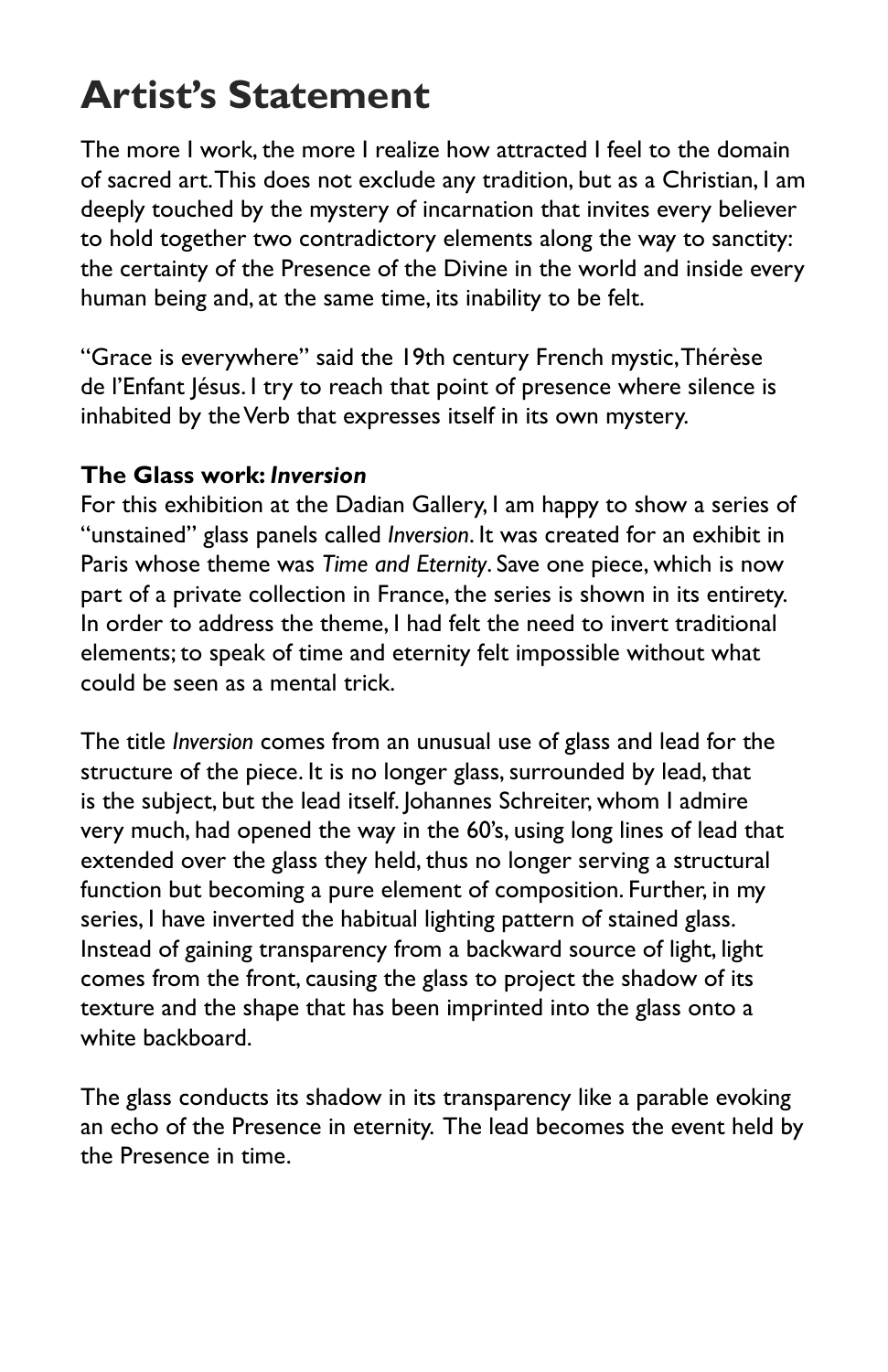### **The drawings:** *Psalms* **and** *Granum Sinapis*

Through my drawings and paintings, I pursue this quest of the Presence by delineating space with strict black lines. I nourish a passion for lines. The traditional arts of the icon and illumination are my main sources of inspiration. I aspire to create work in which contemplation takes the viewer to a space beyond representation. Contemplation leads to adoration. The image is never adored, but the truth that is revealed through it is.

The pen and ink *Psalms* series depicts mountains as the place of theophany (divine manifestation). "Who may ascend the mountain of the LORD? Who may stand in His holy place?" asks the voice of Psalm 24. The mountain is the place of meeting with God. In the first Book of Kings (19-11), Elijah is called to go and stand on the mountain: "The LORD said, 'Go out and stand on the mountain in the presence of the LORD, for the LORD is about to pass by.'" In this series, I hope to offer a possible place of meeting with the Presence where all who wish may spend some time and experience something of the Divine.

The second series is an illustration of Meister Eckhart's *Granum Sinapis*, a medieval poem, and in fact the only poem the spiritual Dominican master ever wrote. I have chosen to present diptychs, showing on the one hand, the text and a geometrical composition in black and white, and on the other, a color portrait of Christ. In recent years, Meister Eckhart's writings have grown in visibility and success in Western countries and have been quoted in books whose authors would reject Christian tradition. Underlying this trend, Meister Eckhart, as a master of apophatic theology, may be seen to have kept the figure of Christ in a remote place. But it cannot be disputed that he could not have written a single word without Jesus-Christ in the centre of his theology as well as of his spiritual experience. For this reason I have decided to show faces of Christ to represent the other side of the apophatic coin, the incarnate nature of God, that gives it its coherence for contemporary perception and understanding.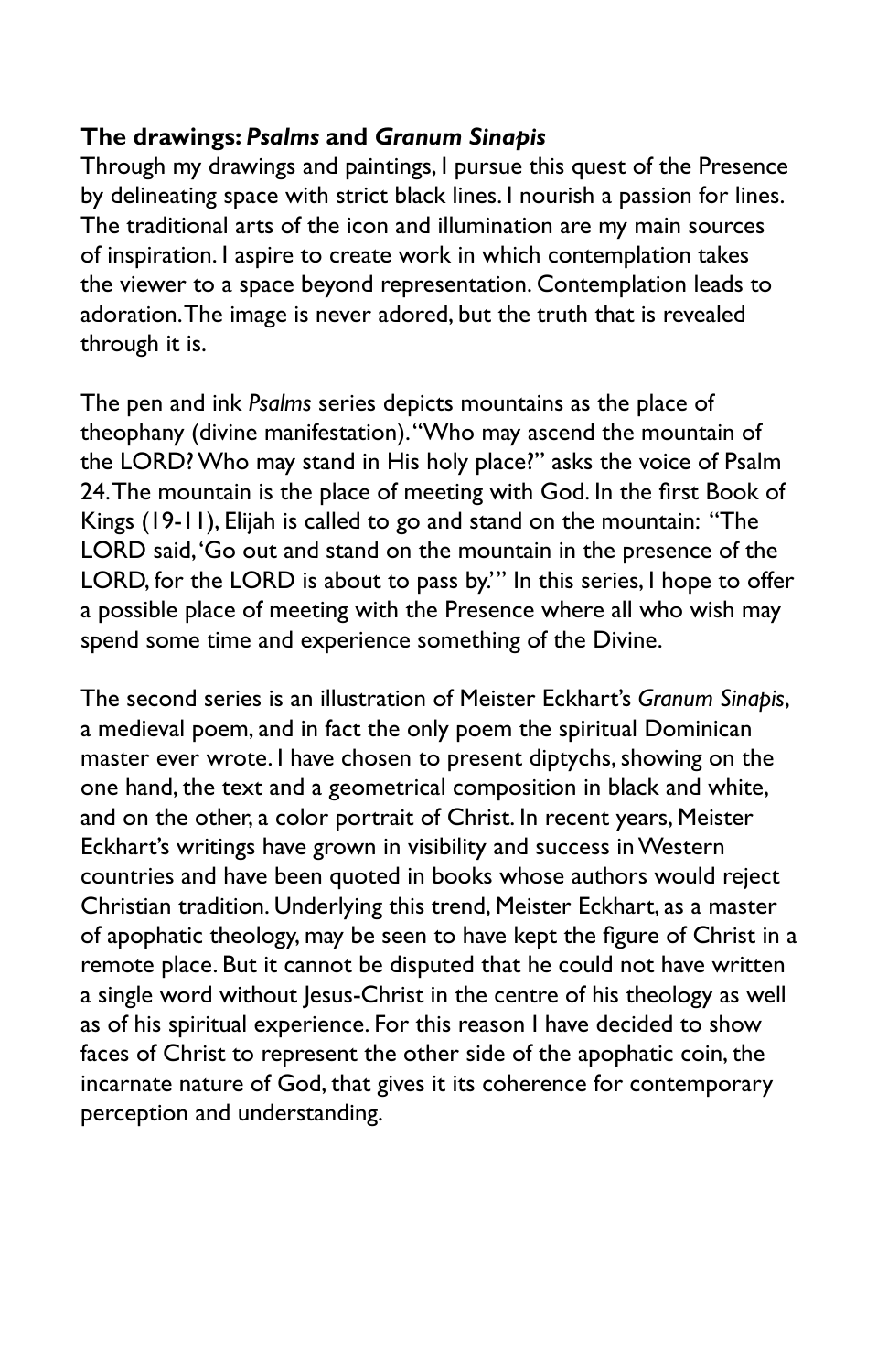### *Granum Sinapis - (The Grain of Mustard Seed)*  Meister Eckhart (Translated by Karen Campbell)

#### **Verse1**

In the beginning high above comprehension Is the word, eternally. O rich treasure, Where the beginning eternally bore The beginning! O paternal bosom, Out of which, in bliss, The word flowed forth eternally. Yet the womb still Held fast to the word, truly.

Christ face title: *Sin no more*

#### **Verse 2**

Of the two, one flowing forth, ember of love, binding both, known to both, so flows the sweetest spirit incomplete symmetry, inseparable. The three are one: do you know, what? No, it alone knows itself completely.

Christ face title: *Christ teenager*

#### **Verse 3**

The enmeshment of the three harbors deep terror. No reason has ever comprehended this circle: here is a depth without bottom. Check and mate to time, to shapes, to space! The circle of mysteries is a source of everything; its point of origin rests, completely immutable, in itself.

Christ face title: *Gethsemani*

#### **Verse 4**

Leave your doings and climb, insight, the mountain of this point! the way leads you into a wondrous desert which extends wide and immeasurably far. The desert knows neither time nor space. Its nature is unique.

Christ face title: *Smile #1*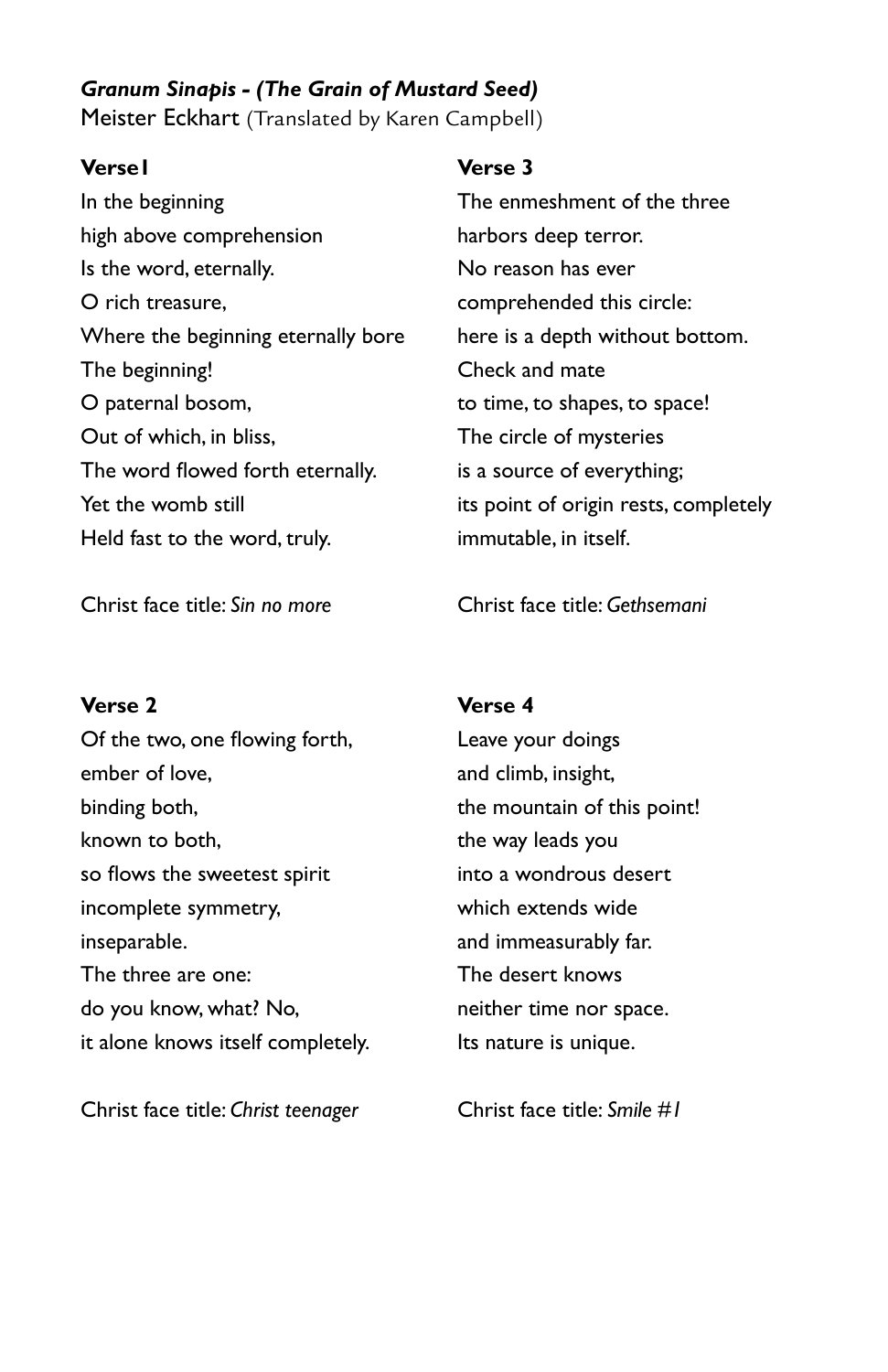#### **Verse 5**

Never has a foot crossed the domain of the desert, created reason has never attained it. It is, and yet no one knows what. It is here, there, far, near, deep, high, so that it is neither the one nor the other.

Christ face title: *Smile #2*

#### **Verse 7**

Become as a child become deaf, become blind! Your own substance must become nothingness; drive all substance, all nothingness far from you! Leave space, leave time, Eschew also all physical representation. Go without away the narrow foot-path, then you will succeed in finding the desert.

Christ face title: *Noli me tangere*

#### **Verse 6**

Light, clear, completely dark, nameless, unknown, without beginning and also without end, it rests in itself, unveiled, without disguise. Who knows what its dwelling is? Let him come forth and tell us of what shape it is.

#### **Verse 8**

Oh my soul go out, let god in! Sink, my entire being, into God's nothingness, sink into the bottomless flood! If I flee from you, you come to me, if I lose myself, I find you: O goodness extending overall being.

Christ face title: *In majesty*

Christ face title: *Crucifixion*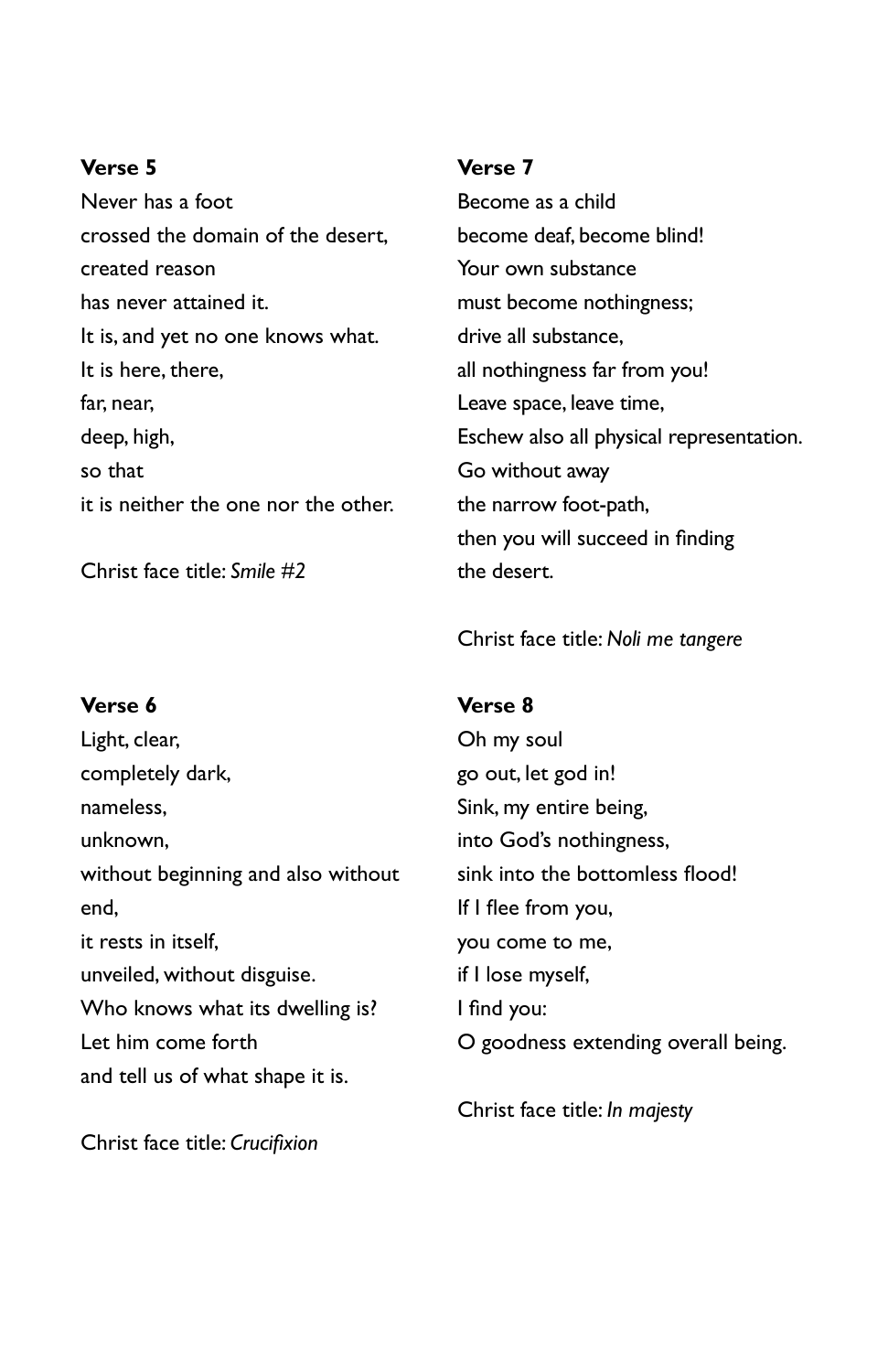# **Works in the Exhibition**

# **In the Dadian Gallery**

*Virgin*, glass/lead, 2005 *Granum Sinapis #1 – Sin No More,* ink/acrylic on paper, 2015 *Granum Sinapis #2 – Christ Teenager*, ink/acrylic on paper, 2015 *Granum Sinapis #3 – Gethsemani*, ink/acrylic on paper, 2015 *Granum Sinapis #4 – Smile 1*, ink/acrylic on paper, 2015 *Granum Sinapis #5 – Smile 2*, ink/acrylic on paper, 2015 *Inversion 1 – Point of Origin*, glass/lead, 2009 *Inversion 3 – Geometry*, glass/lead, 2009 *Inversion 4 – Sacred Time*, glass/lead, 2009 *Inversion 5 – Reversal,* glass/lead, 2009 *Inversion 6 – Life*, glass/lead, 2009 *Granum Sinapis #6 – Crucifixion*, ink/acrylic on paper, 2015 *Granum Sinapis #7 – Noli Me Tangere*, ink/acrylic on paper, 2015 *Granum Sinapis #8 – In Majesty*, ink/acrylic on paper, 2015 *Quest*, glass/lead, 2006 *Psalm #1*, ink/pen on paper, 2015 *Psalm #2*, ink/pen on paper, 2015 *Psalm #3*, ink/pen on paper, 2015 *Psalm #4*, ink/pen on paper, 2015 *Psalm #5*, ink/pen on paper, 2015 *Psalm #6*, ink/pen on paper, 2015 *Psalm #7*, ink/pen on paper, 2015 *Psalm #8*, ink/pen on paper, 2015

## **In the office of the President**

*Psalm #9*, ink/pen on paper, 2015 *Psalm #10*, ink/pen on paper, 2015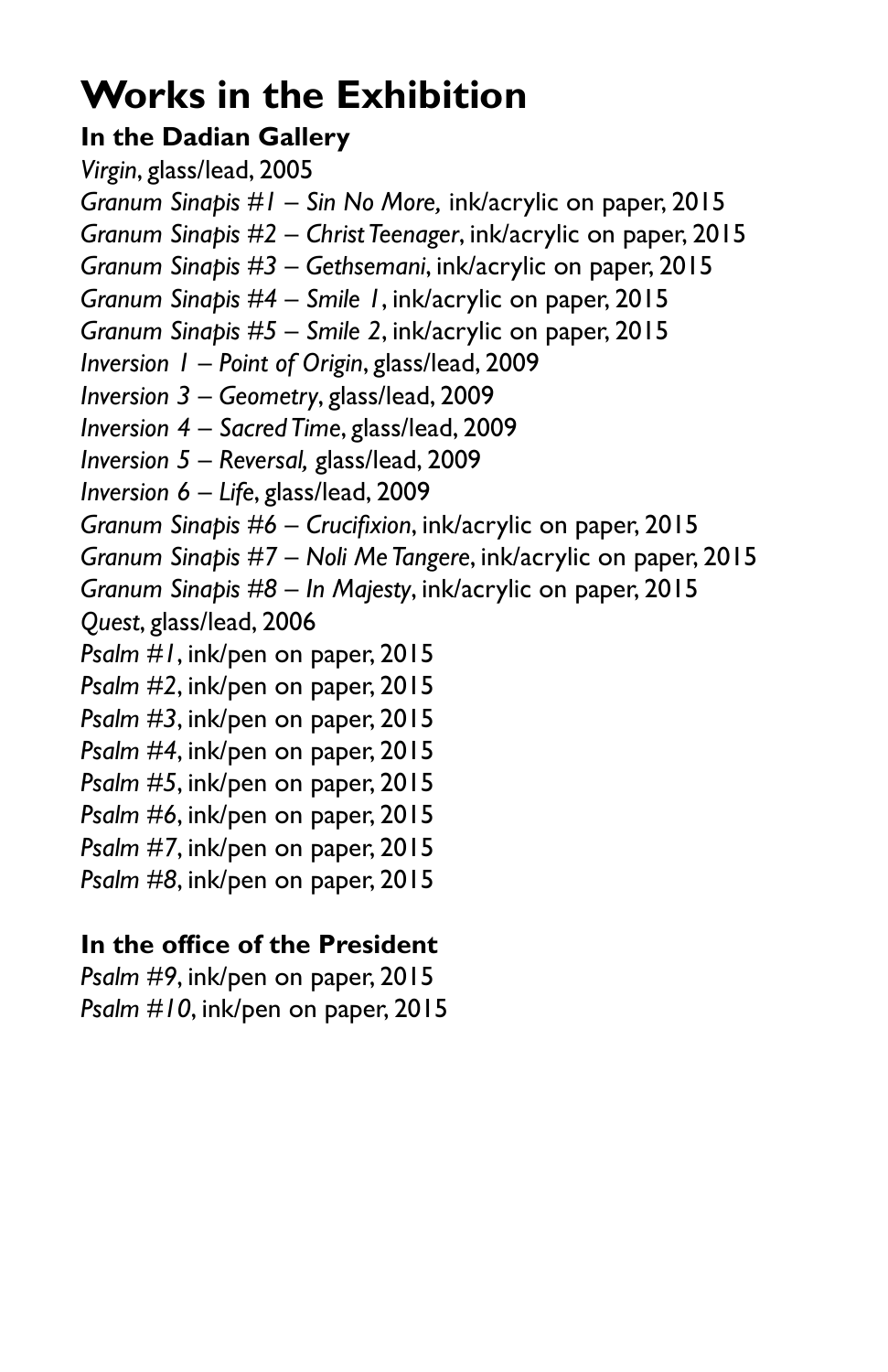# **Curator's Statement**

Some years ago, Stephane Ruault began a search for a way to "live a real life infused with the Spirit." He studied theology, prayer practices and the history of stained glass; in this art form, he found a metaphor for his quest for Light. He began to work with molten glass, learning the traditional craft and exploring innovations in materials and structure. The resulting art reflects his religious preoccupations with time, eternity, contemplation and seeking the presence of God. This exhibition presents his two and three-dimensional work from the past decade.

*Granum Sinapis* is a series of works on paper inspired by Meister Eckhart's medieval poem *The Grain of Mustard Seed of the Most Beautiful Deity: Small in Contents, Yet Great in Power*. The ten diptychs might be small in size--20  $\times$  41 inches-- but they teem with imagery. Portraits of Christ in ink and acrylic paint are paired with text and abstract compositions that convey the artist's theological reflections on the poem's apophatic theology. Ruault describes it as "a way of singing the Meister Eckhart poem in space."

Austere black and white images made of numberless marks evoke angular, craggy mountains in the *Psalm* # 1-10 series. These large-scale pen and ink works on paper are meditative collections of lines offered as a path to contemplative experience. The artist began these drawings "as a prayer in doing and observing." Viewers are invited to meditate in front of the image as a way to open to the presence of God.

Two of Ruault's figurative stained glass windows hang in the gallery: *Virgin* and *Quest*. His contemporary piece *Inversion* is also on view. Unlike traditional stained glass, where windows are illuminated by light entering a building, these modern panels are shaped like windows with the back blocked. The glass provides the structure with lead as a design element surrounded by the black wood frame. When light grazes the front of the glass in a contemporary work, it illuminates the texture and folds of irregular material, flowing like water or rippling like wind on a pond.

Ruault's work combines his appreciation for the ancient art of glass with innovative structures and his own vision drawn from his religious practice. Through this, he offers a contemporary view of sacred art.